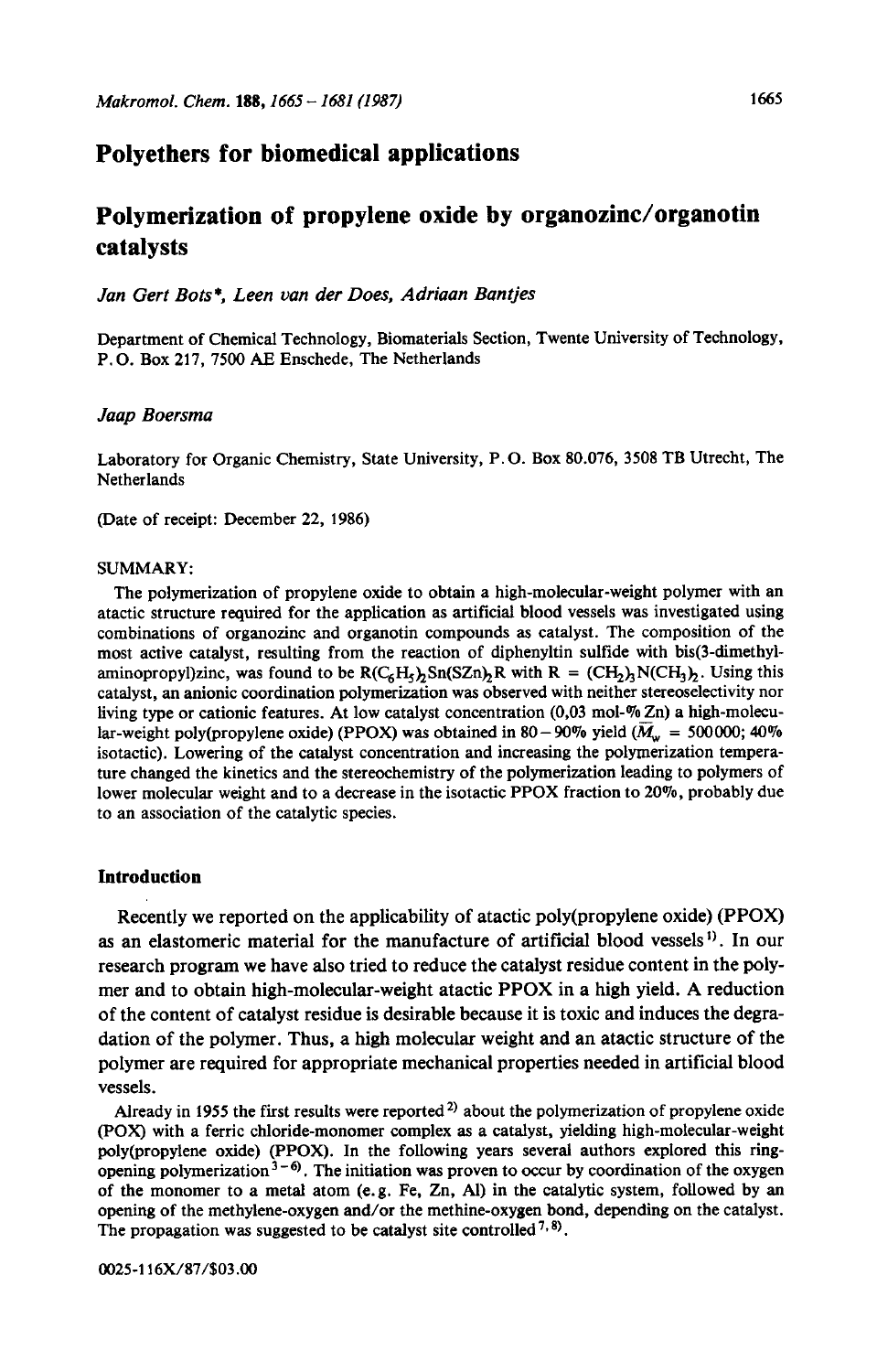The stereochemistry of the polymerization was found to depend on the stereospecificity of the catalytic sites<sup>3,9,10</sup>, which could lead to the formation of head-to-tail isotactic and atactic **PPOX** and atactic **PPOX** with head-to-head and tail-to-tail sequences. Head-to-tail polymeriza**tion** results from an exclusive opening of the methine-oxygen bond and is associated with an anionic polymerization mechanism (e. g. KOH as a catalyst), whereas head-to-head and tail-totail sequences are formed in a cationic polymerization, which allows random opening of the carbon-oxygen bonds **II).** 

In a coordination polymerization reaction both anionic and cationic features *can* be present. Differences have been observed between organozinc and organoaluminium based catalysts: generally aluminium based catalysts are more cationic and zinc based catalysts are more anionic initiators<sup>3,12)</sup>. However, occasionally organozinc based catalysts also produce head-to-head and tail-to-tail sequences **11,** Iz).

The effect of cocatalysts was investigated with ferric chloride and organoaluminium catalysts **13),** but also with organozinc compounds: water **14),** alcohols **15\* 16),** nitromethane **17),** sulfur and sulfides  $18-20$ , DMSO  $21$ , ketones  $22$ , amines  $21,23$  and metal oxides  $24$ .

The activity of these catalytic systems was found to originate from the presence of **Zn-0,**  Zn-S **or Zn-N** bonds. Comparison of the different organozinc based catalysts showed that in particular the sulfur and nitrogen  $12$ ) containing cocatalysts strongly contribute to the catalytic activity of the system. Results of Lal et al.  $18-20$  and Furukawa et al.  $21$ ) clearly illustrate this for the sulfur containing cocatalysts. The higher nucleophilicity of the Zn-S sequence present in these catalysts, compared to the **Zn-0** sequence in other catalysts, might be responsible for the observed increased initiation rate  $25$ .

Recently Buys et al. *26)* showed the high activity of catalysts based **on** organozinc compounds and organotin sulfides. Tin compounds have also been reported to yield active catalysts  $27,28$ ).

In view of the promising results of Buys et al. **26)** we investigated the polymerization of propylene oxide with several combinations of organozinc and organotin compounds in order to obtain high-molecular-weight polymers with low residual catalyst contents and an improved stability against oxidative attack.

With the most active catalytic system the polymerization behaviour and the stereochemistry of the polymerization reaction was studied as a function of temperature and catalyst concentration.

### **Experimental part**

*General remarks:* The preparation and handling of the catalyst systems were carried out in an atmosphere of purified nitrogen using Schlenk-type techniques. Solutions and solvents were transferred with syringes; all solvents used (pentane, benzene, toluene, and a mixture of *0-* and  $p$ -xylene) were carefully dried using the appropriate methods, and distilled under nitrogen

directly before use.<br>Materials: The synthesis of bis(3-dimethylaminopropyl)zinc has already been described<sup>29)</sup>. Diethylzinc (from Alfa-Ventron, Germany) was distilled prior to use. Triphenyltin hydroxide (from M & T Vlissingen, The Netherlands) was recrystallized from ethanol. Diphenyltin sulfide and **2-(tripheny1tinthio)ethanol** were synthesized according to Boersma *30).* 

*Preparation of catalysts:* In a flask flushed with nitrogen the zinc and tin components (1 : <sup>1</sup> mole ratio) (Tab. 1) were dissolved in a freshly distilled solvent (benzene, toluene, *0-* and *p*xylene). The mixture was gently heated to reflux, kept boiling for **45 or** *60* min and allowed to cool to room temperature. For a detailed study of the catalytic activity of the 3,3-bis(dimethyl**aminopropyl)zinc/diphenyltin** sulfide system (catalyst C **4),** stock solutions of both components in freshly distilled benzene were prepared, and for the catalyst preparation correct volumes were mixed applying a 1 : 1 mole ratio with nitrogen flushed syringes.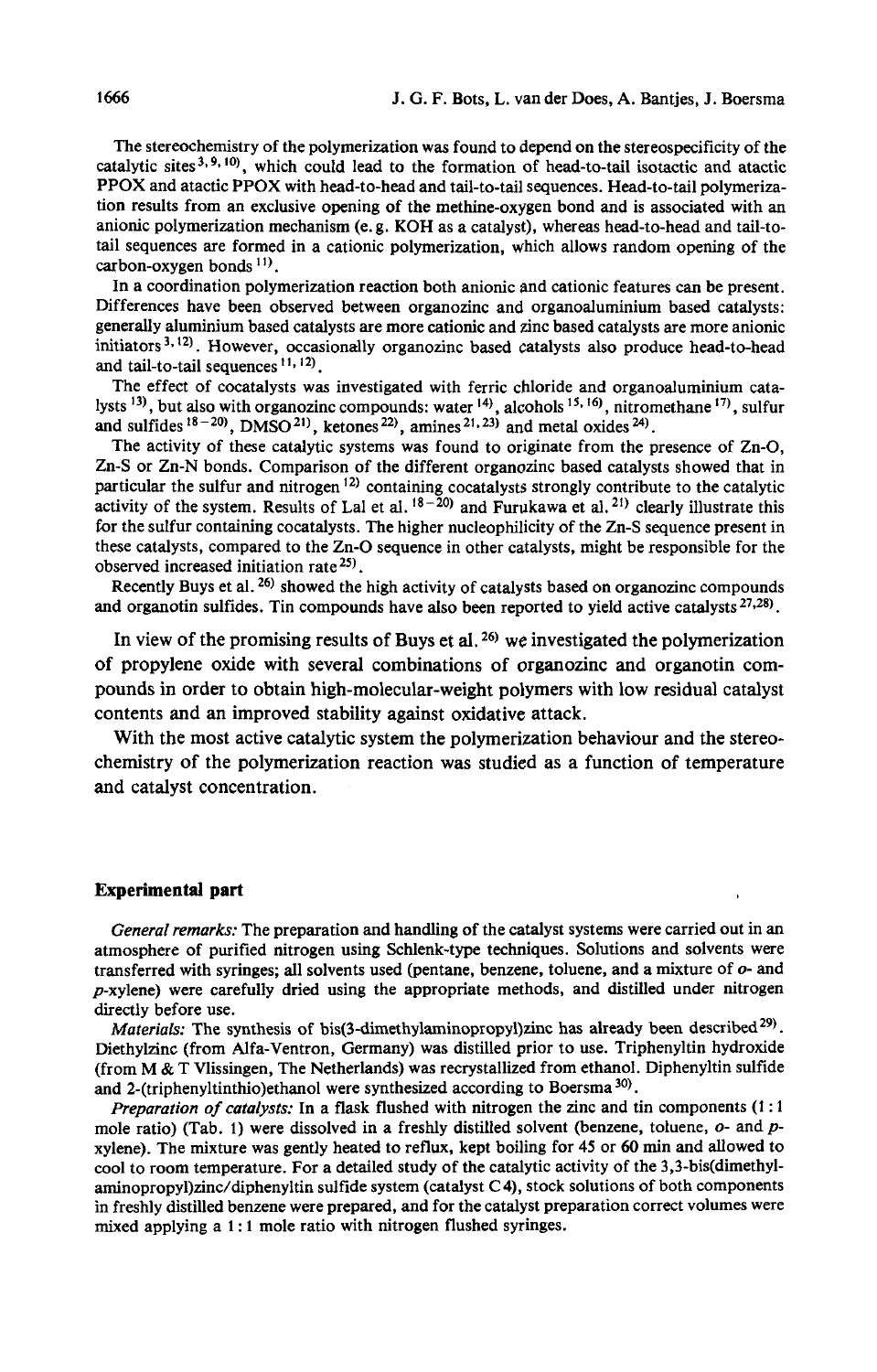Catalyst C 1: During the reaction of the components (s. Tab. **1)** an insoluble product was formed, which proved to be catalytically acitve. The precipitate was isolated by filtration and washed with benzene to remove byproducts.

| code           | Catalyst Zn component  | Sn component         | Reaction<br>time<br>in min | Temp.<br>in $^{\circ}$ C | Solvent                           |
|----------------|------------------------|----------------------|----------------------------|--------------------------|-----------------------------------|
| C <sub>1</sub> | Et <sub>2</sub>        | $Ph_3SnSCH_2CH_2OH$  | 60                         | 80                       | <b>Benzene</b>                    |
| C2A            | Et <sub>2</sub> Zn     | $Ph_3SnOH$           | 60                         | 80                       | Benzene                           |
| C2B            | Et <sub>2</sub> Zn     | Ph <sub>2</sub> SnOH | 60                         | 130                      | Toluene/<br>$o$ - and $p$ -xylene |
| C <sub>3</sub> | Et <sub>2</sub>        | Ph, SnS              | 60                         | 80                       | Benzene                           |
| C <sub>4</sub> | $((CH3), N(CH2)3), Zn$ | Ph <sub>5</sub> nS   | 45                         | 80                       | Benzene                           |

Tab. 1. Conditions for the syntheses of catalysts<sup>a)</sup>

 $a)$  1:1 mole ratio of Zn component/Sn component. Conc. of the solutions see Tab. 2.

Catalysts C2: Heating of the components in refluxing benzene (catalyst C2A) or in a toluene/o- and p-xylene mixture (vol. ratio  $1:9$ ) (catalyst C2B), and subsequent cooling to room temperature gave a yellow solution and a white crystalline precipitate of tetraphenyltin, which was separated by filtration. Evaporation of the solvent from the filtrate resulted in a catalytically active yellow solid, which was further purified by extraction with pentane.

Catalyst C3: In this case a precipitate was formed during the reaction of the components in refluxing benzene. This precipitate was not filtered, but from the whole reaction mixture the benzene was evaporated and the remaining solid was used as catalyst.

Catalyst **C4:** During the reaction of the components in boiling benzene and after cooling **no**  precipitate was formed. Evaporation of the benzene resulted in a white oily residue, which was used **as** catalyst.

*Polymerizations:* Propylene oxide (from Merck; purity > *99%),* freshly distilled from anhydrous calcium chloride in a nitrogen atmosphere, was added to the catalyst in glass tubes, and after sealing the tubes the polymerization proceeded at room temperature. After the polymerization, volatile compounds, if present in the reaction products, were evaporated **(0,l** mbar;  $20^{\circ}$ C) until constant weight of the tube contents. The amounts of zinc and tin in the polymerizing systems were determined indirectly by analysis of the Zn and **Sn** in the polymers **(AAS).**  Polymer yields were not corrected for catalyst residues in the polymers. After evaporation until constant weight, the polymers were dissolved in monomer, filtered and precipitated in water. Samples of these precipitated polymers were used for molecular weight determinations.

*Differential scanning calorimetry (DSC):* In a temperature range from 0 to  $+100^{\circ}$ C thermograms were recorded using a Dupont DSC 990 instrument at a heating rate of  $10^{\circ}$ C/min. Indium was used to calibrate the temperature scale and to determine the heat of fusion of the PPOX batches. Transition temperatures were determined with samples weighing  $10 \pm 2$  mg.

*Zinc, tin and sulfur analysis:* The **Sn** and Zn content in the polymers was determined using a Zeeman/5000 (Perkin-Elmer) atomic absorption spectrometer (AAS). Destruction was realized with a  $HNO<sub>3</sub>/H<sub>2</sub>SO<sub>4</sub>$  mixture according to Kjeldahl. Zinc was detected with a flame AAS, following standard methods; **tin** was measured with a flameless AAS with stabilized temperature platform and Zeeman correction, using  $(NH_4)_2HPO_4$  (2,5%) and Mg(NO<sub>3</sub>)<sub>2</sub> (0,2%) as a matrix modifier. Detection errors were 2 and *5%* for Zn and **Sn,** respectively. The sulfur analysis was performed according to ref. **31)** (error: *5%).* 

Low *angle laser light scattering (LALLS):* The refractive index increment of PPOX in dichloromethane was determined using a Brice Phoenix differential refractometer BP-2000-V (at 633 nm):  $\frac{dn}{dc} = 0.035 \pm 0.001$ . Dichloromethane was chosen, having the best combination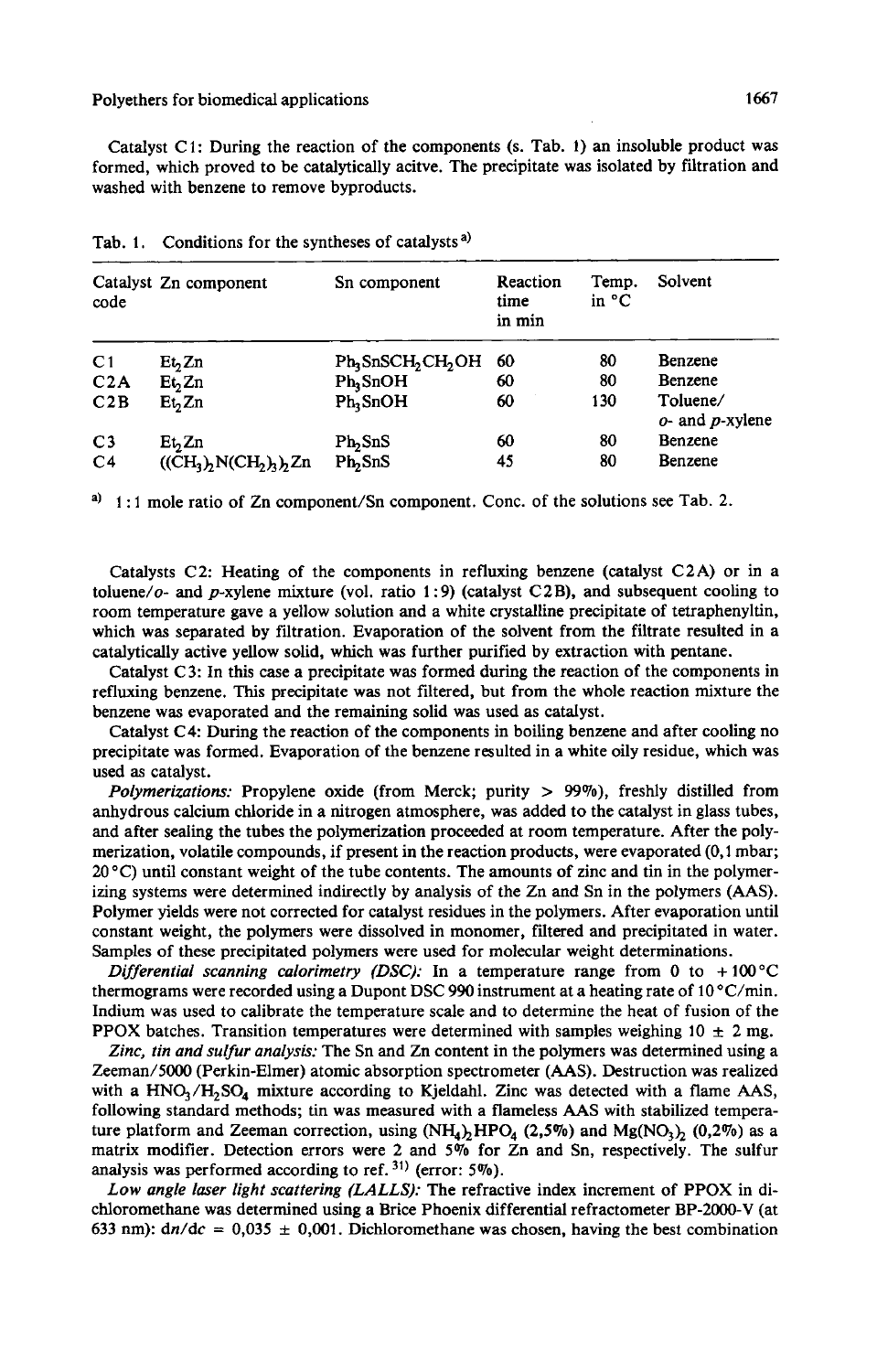of *good* solubility for PPOX and a low refractive index of the solvent. The instrument was thermoset to  $25 \pm 0.1$  °C by means of a water-circulating thermostat. The instrument was calibrated with KCI solutions of known concentration. The **0,5 wt.-%** solutions of PPOX in dichloromethane were filtered through a Fluoropore filter (Millipore S. A.) FHLP  $(0.5 \text{ nm})$ prior to injection into the HPLC-LALLS system. (Laser Ne-He: 633 nm, pump: Waters, Solvent Delivery System 6000 A. Waters U6K Injector, detectors: Chromatix KMX-6 LALLSphotometer and a Waters differential refractometer R403, columns: Waters micro-styragel **lo5**   $+ 10<sup>4</sup> + 10<sup>3</sup>$  Å (serial). The dn/dc and LALLS signal were recorded simultaneously and calculation of the molecular weight distribution was accomplished using a computer program. The errors in the dn/dc value and in the LALLS signal resulted in a **10%** error in the calculated molecular weights. For samples of polymerizations with low conversions  $(5 - 15\%)$  the molecu**lar** weight determinations are less accurate due to microgel formation.

*Viscometry:* Using solutions of poly(propylene oxide) in toluene (0,1 g/dl) the intrinsic viscosity at **25** *"C* was determined.

<sup>1</sup>H and <sup>13</sup>C Nuclear magnetic resonance: <sup>1</sup>H and <sup>13</sup>C NMR spectra were recorded in deuterated solvents (<sup>1</sup>H: d-chloroform and <sup>13</sup>C:  $d_2$ -dichloromethane) using a Nicolet NT 200 *(200* MHz) and a Bruker **WP80** (80 MHz) instrument, respectively.

#### **Results and discussion**

#### *Introductory experiments*

The results of a first attempt to obtain polymers of high molecular weight with low catalyst residue contents are given in Tab. 2. Although the polymerization with the various catalytic systems has not been investigated in detail by varying parameters like catalyst concentration, reaction time or temperature, it can be seen that, depending on the type of catalyst, poly(propy1ene oxide)s with high molecular weight and low  $\overline{M}_{w}/\overline{M}_{n}$  values could be obtained.

Polymerizations of propylene oxide with organozinc based catalysts have been reported<sup>13-28)</sup> to result in conversions of  $50 - 100\%$  with catalyst concentrations of 0,5 to 5 mol-% and viscosity-average molecular weights of 0,1 to  $4.5 \cdot 10^5$ . Comparison of these results with the data shown in Tab. **2** shows that the catalysts, used in our study, have similar activities.

It can also be seen from Tab. 2 that polymers P-C4A and P-C4B have lower molecular weights than the other polymers. However, using catalyst C4 polymers with the lowest Zn and Sn contents were obtained, and for that reason the polymerization conditions leading to high-molecular-weight polymers were studied in more detail.

### *Characterization of catahst C4*

The formation of the catalyst by reaction of **bis(3-dimethylaminopropy1)zinc** with diphenyltin sulfide was studied in benzene at  $80^{\circ}$ C using <sup>1</sup>H and <sup>13</sup>C NMR. During the reaction and after cooling no precipitate was formed. Samples were taken from the solution after different reaction times and  ${}^{1}$ H NMR spectra (at 80 MHz) of the reaction mixture showed that the triplet, originating from Zn-CH<sub>2</sub>—C $\leq (\delta = 0.27)$ , slowly disappeared indicating a transfer of a 3-dimethylaminopropyl group from the zinc to the tin atom. Simultaneously, in the phenyl group region a new multiplet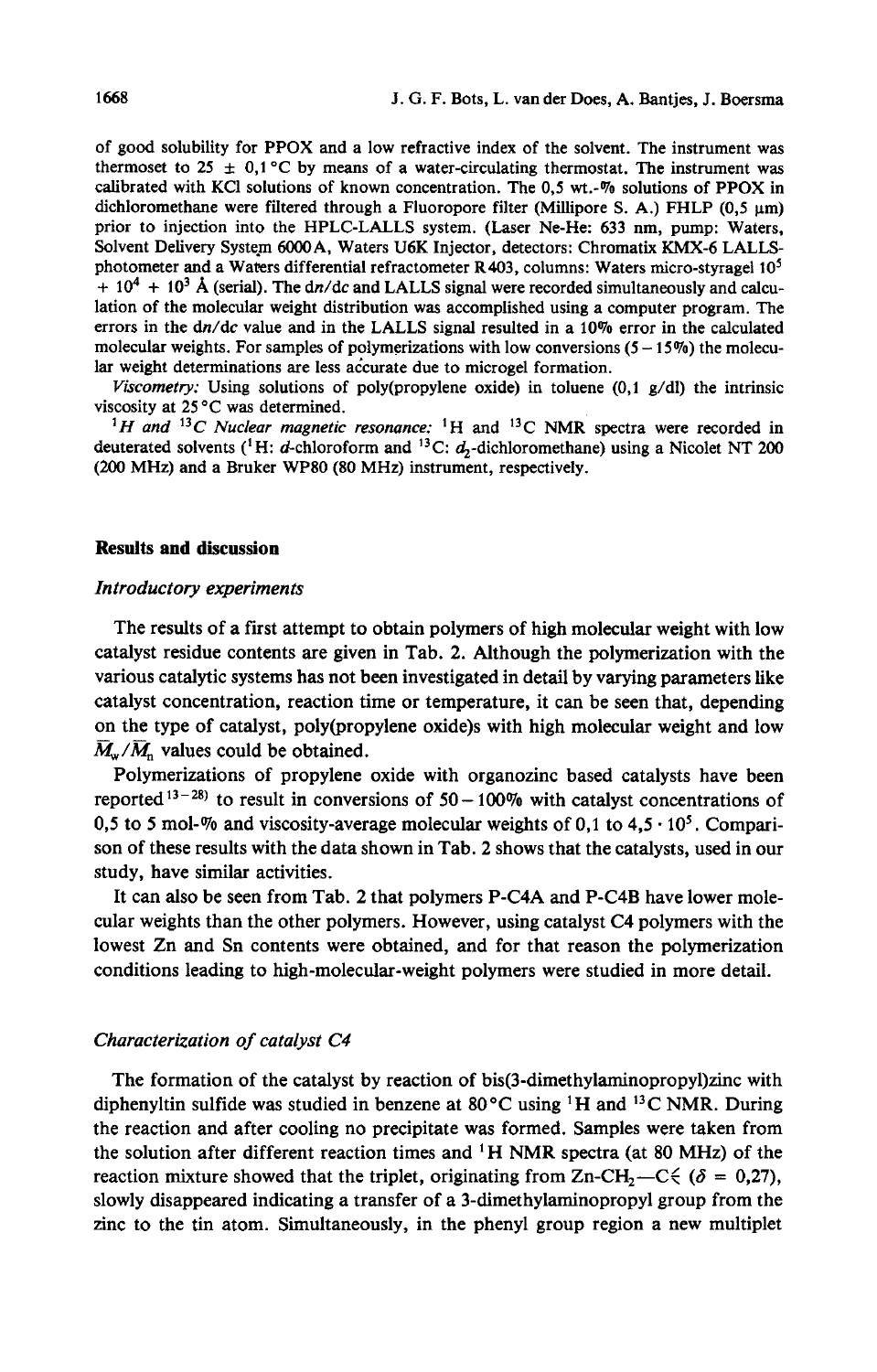| Polymer<br>code                | Catalyst <sup>b)</sup><br>conc. in<br>mol- $\varphi_0$ | Pentane <sup>c)</sup><br>xtraction | in %                                                                                                             |                | Conversion <sup>d</sup> $10^{-3} \cdot \overline{M}_n$ <sup>e</sup> $10^{-3} \cdot \overline{M}_w$ <sup>o</sup> $\overline{M}_w / \overline{M}_n$ |     | Crystallinity <sup>f)</sup> Mole ratio<br>in $\%$<br>Zn/Sn | $Wt. - v_0$ of <sup>g)</sup><br>$Zn + Sn$ |
|--------------------------------|--------------------------------------------------------|------------------------------------|------------------------------------------------------------------------------------------------------------------|----------------|---------------------------------------------------------------------------------------------------------------------------------------------------|-----|------------------------------------------------------------|-------------------------------------------|
|                                |                                                        |                                    |                                                                                                                  |                |                                                                                                                                                   |     |                                                            |                                           |
| ភ្លូង<br>ភ្លឺប្តី<br>ត្តិក្នុង |                                                        |                                    | 8888                                                                                                             | 80288<br>80288 | <b>saasse</b>                                                                                                                                     |     |                                                            | 5833825<br>5838825                        |
|                                |                                                        |                                    |                                                                                                                  |                |                                                                                                                                                   |     | $4, 2, 4$<br>2,4                                           |                                           |
|                                |                                                        |                                    |                                                                                                                  |                |                                                                                                                                                   |     |                                                            |                                           |
|                                |                                                        | ı                                  | $\overline{\mathbf{g}}$                                                                                          |                |                                                                                                                                                   | 3,7 |                                                            |                                           |
|                                | <b>358898</b><br>FF6666                                |                                    | ౚ                                                                                                                | $\overline{5}$ |                                                                                                                                                   |     |                                                            |                                           |
|                                |                                                        |                                    | a) Ortelling on a 20 mil of moment O. 20 miles det 2007: miles alimetica time: 20 h. nolimeticat inte des D. C1B |                |                                                                                                                                                   |     |                                                            |                                           |

Results of the polymerization of propylene oxide (POX) with various catalysts<sup>a)</sup> Tab. 2. Results of the polymerization of propylene oxide (POX) with various catalysts') Tab. 2.

**a)** Catalyst and 20 ml of monomer (0,28 mol) mixed at 20°C; polymerization time: 20 h; polymerization time for P-C4B: 120 h. Catalyst and 20 ml of monomer (0,28 mol) mixed at 20 °C; polymerization time: 20 h; polymerization time for P-C4B: 120 h.  $\pm 2\%$ , based on the initial amount of Zn-component.  $b_0$   $\pm 2\%$ , based on the initial amount of Zn-component.

 $\degree$  Extraction of the catalyst with pentane prior to polymerization. Extraction of the catalyst with pentane prior to polymerization.

**d,** *\*5%;* after evaporation of volatile compounds; time: 12 h, pressure: 0,l mbar, temp.: 20°C.  $\pm 5\%$ ; after evaporation of volatile compounds; time: 12 h, pressure: 0,1 mbar, temp.: 20°C.

a

<sup>9</sup> Extraction of the catalyst with pentane prior to polymerization.<br>  $\theta$  ± 5%; after evaporation of volatile compounds; time: 12 h, pressure  $\theta$  ± 10%.<br>  $\theta$  ± 5% (DSC), compared to ref. <sup>32</sup>;  $\Delta H_f = 8,4$  kJ/mol (= 100 **f**  $f$   $(DSC)$ , compared to ref. <sup>32</sup>;  $\Delta H_f = 8,4$  kJ/mol (= 100%).

 $±7%$ , determined in the polymer.  $\mathbf{F}^{\mathbf{y}}$   $\pm$  7%, determined in the polymer.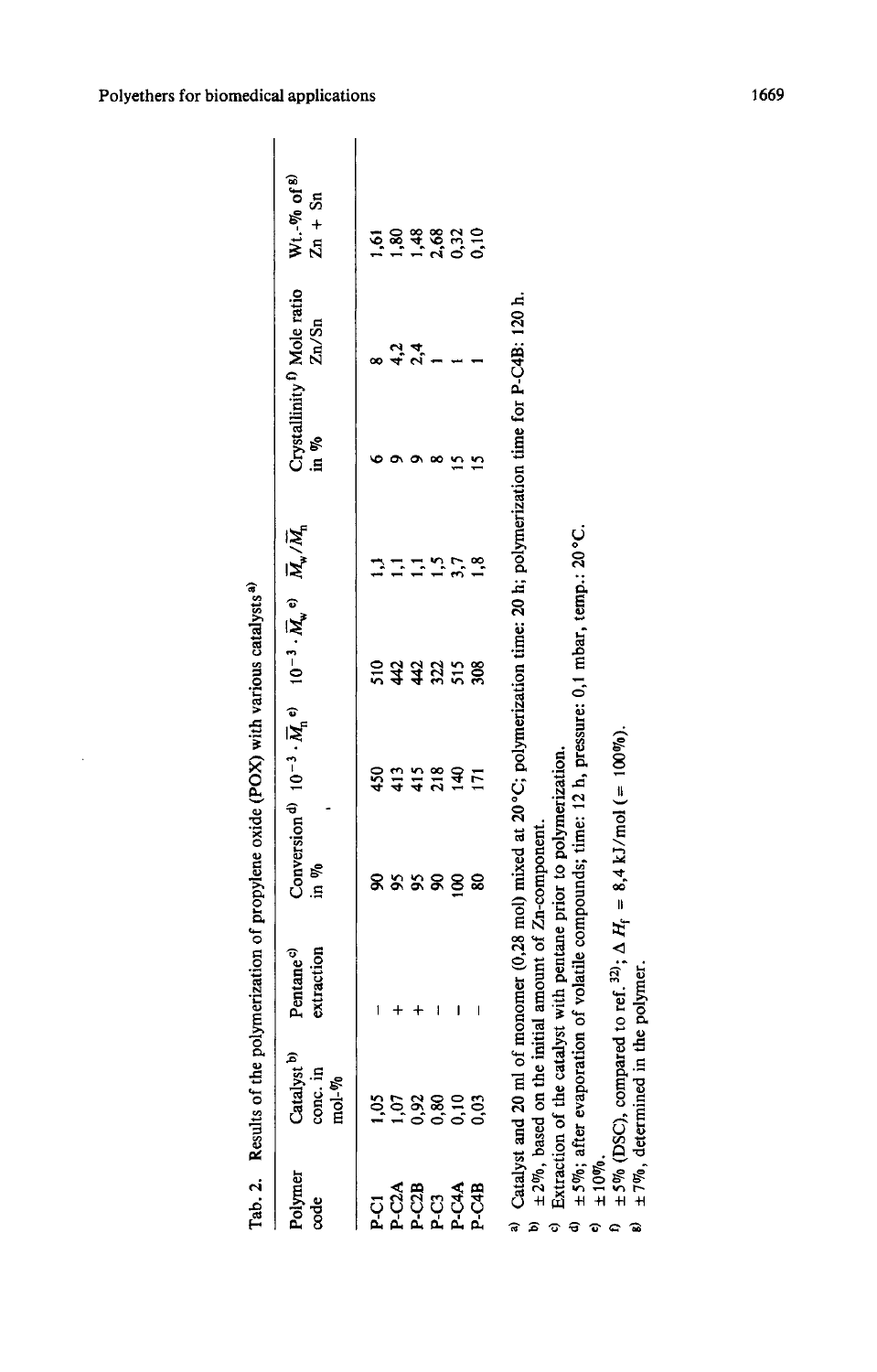centered at  $\delta = 7.3$  appeared and the intensity of the original diphenyltin sulfide multiplet, centered at  $\delta = 7.7$ , decreased. Complete conversion of the initial zinc and tin component was indicated by the total disappearance of the signals at  $\delta = 0.27$  and **7,7.** The observations indicate the reaction **as** shown in Eq.(l).

$$
(C_6H_5)_2 \text{ Sn S} + [(CH_3)_2 N(CH_2)_3]_2 Zn \rightarrow (CH_3)_2 N - (CH_2)_3 - Sn - S - Zn - (CH_2)_3 - N (CH_3)_2
$$
 (1)  
\n
$$
C_6H_5
$$
\n
$$
C_6H_5
$$

The formation of a species like  $A$  was also proposed by Buys et al.  $^{26}$  for the system triphenyltin hydroxide and diphenylzinc. Due to the large number of different methylene and methyl groups present in the reaction mixture the interpretation of the splitting patterns was difficult. Therefore, **bis(3-dimethylaminopropy1)zinc** was reacted with elementary sulfur and tin sulfide in benzene at 65 °C, using a 1:1 or a higher mole ratio. From the 'H NMR spectra of the reaction mixtures the shifts of the protons attached to the  $\alpha$ -carbon could be determined. Comparison of these spectra with the <sup>1</sup>H NMR spectrum of the catalyst showed that thiolate moieties  $\geq$ C-Sn-S-C $\leq$  or  $\geq$ C-Zn-S-C $\leq$  ( $\delta$  = 2,4-2,6) were absent and that S-Mt-CH<sub>2</sub>CH<sub>2</sub>CH<sub>2</sub>N(CH<sub>3</sub>)<sub>2</sub> groups were present (for  $Mt = Zn$  and Sn). In addition, triplets were observed from the  $-S-Sn(Ph)_{2}-CH_{2}-(\delta = 1,2)$  and  $-S-Zn-CH_{2}-groups$  ( $\delta = 0,8$ ) and a multiplet system ranging from  $\delta = 2.1$  to 1,0 for the  $-\text{CH}_2\text{CH}_2\text{N}(\text{CH}_3)$  groups.

In order to get more information about the structure of the catalyst, the benzene was evaporated from the solution and the oily residue was extracted with pentane<sup>26</sup>. This resulted in an insoluble white solid B and a soluble part **C. 'H** analysis of B and **C** gave spectra with about the same aromatic/aliphatic proton ratio **(10/24** and **10/22),** indicating in both cases a 1 : **1** ratio of phenyl groups to 3-dimethylaminopropyl groups. A zinc and tin analysis of **B** and **C** showed a Zn/Sn ratio of **2** in B and the presence of only tin in **C.** 

These data point to the occurrence of a subsequent reaction of A leading to **B** and **C.** 

$$
nA \rightarrow (CH_3)_2N-(CH_2)_3-Sn-(S-Zn)_n-(CH_2)_3-N(CH_3)_2
$$
\n
$$
C_6H_5
$$
\n
$$
B
$$
\n
$$
+(n-1) (CH_3)_2N-(CH_2)_3-Sn-(CH_2)_3-N(CH_3)_2
$$
\n
$$
C_6H_5
$$
\n
$$
C
$$
\nC

A reaction leading to species like B and *C* has **also** been reported for the system triphenyltin hydroxide/diphenylzinc<sup>26)</sup>. Compound **B** showed catalytic activity, where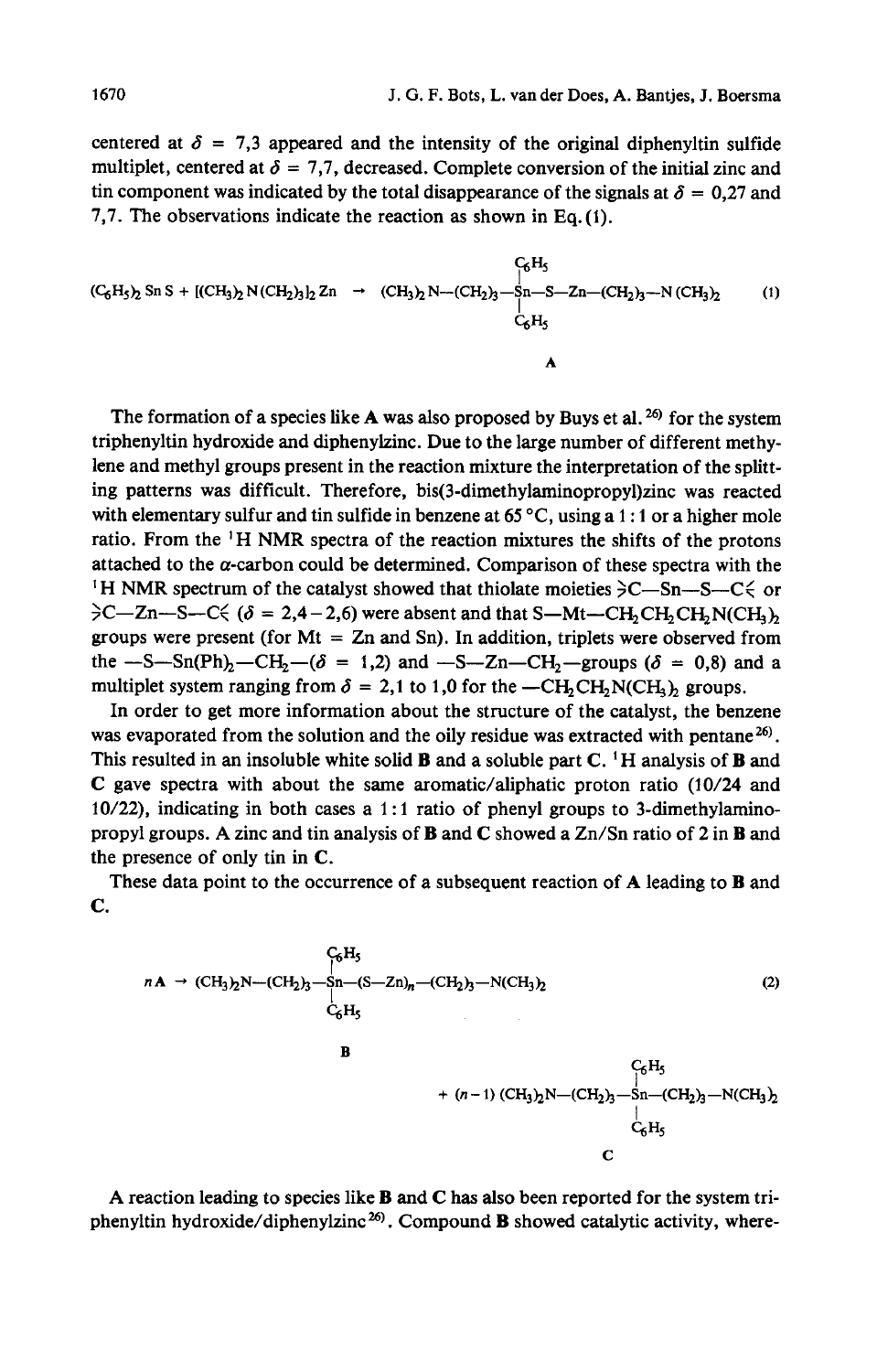**as** polymerization did not occur in the presence of compound **C.** Product **B** was found by elemental analysis to contain 10,5% sulfur, which means  $n = 2$  (calc. 10,0% *S).* 

Analysis of the catalyst by  ${}^{13}$ C NMR spectroscopy revealed the presence of phenyl groups attached to tin (two multiplets at  $\delta = 126 - 128$  and  $135 - 137$ ) and also signals for the 3-dimethylaminopropyl group were found:  $Mt-C_{\alpha}-C_{\beta}-C_{\gamma}-N-C_{\delta}$ ,  $\delta C_{\alpha}$  = 14,3,  $\delta C_{\beta}$  = 23,6,  $\delta C_{\gamma}$  = 62 and  $\delta C_{\delta}$  = 45,7. However, no peaks could be assigned to distinguish between  $-S-Zn-C \le$  and  $-S-Sn-C \le$ .

From these results we suggest the catalytically active species in the polymerization of propylene oxide to be **B** with *n* = 2.

Studies on organozinc complexes used for the polymerization of propylene sulfide<sup>25, 33-35)</sup> indicate a strong coordination of nitrogen leading to 5-membered rings (like  $Zn-S-CH_2-CH_2CH_2-N-$ ) which were stable during the polymerization of propylene sulfide. It is very suggestive that the coordination of a tertiary amine to zinc in these complexes increases the rate of the polymerization of propylene sulfide. The coordinative interaction between zinc and nitrogen was also observed  $29, 36, 37$  in **bis(3-dimethy1aminopropyl)zinc.** It may, therefore, be assumed that this coordination is also present in catalyst **B,** possibly affecting the rate of the polymerization of propylene oxide.

### *Polymerization of propylene oxide (POX)*

In Tab. 3 the results of the polymerizations of POX with different concentrations of **B** are presented. When the monomer was brought into the glass tubes a white suspension was formed. At catalyst concentrations lower than  $0.045$  mol- $\%$  Zn a transparent viscous solution was formed during the polymerization, which at completion of the polymerization turned into a white solid. Polymerizations with higher catalyst concentrations lacked this transparent phase. Tab. **3** shows that high conversions of POX could be realized with Zn concentrations of 0,030 mol-% or higher. Whereas only small fluctuations in the  $\overline{M}_{w}$  values were observed, the  $\overline{M}_{n}$  value initially increased with the catalyst concentration. It is interesting to note that most of the  $\overline{M}_{w}/\overline{M}_{n}$  values of the polymers in Tab. 3 and also in Tab. 2 are lower than generally observed in coordination polymerizations<sup>12)</sup>  $(\overline{M}_{w}/\overline{M}_{n} > 3)$ .

No relationship between catalyst concentration and molecular weight was observed; obviously, the number of active sites and the activity are not proportional to the catalyst concentration. Several authors<sup>6, 11, 33)</sup> mentioned the inefficiency of the catalysts for epoxy polymerization in comparison with the very low transition metal content used for olefin polymerizations. Only a few tenth of per cent or a few per cent of the catalytic species is active in epoxy polymerization  $\binom{1}{1}$ . The inactivity of the catalysts is attributed to the formation of less active species, which may result from association of monomeric catalyst molecules  $(2)$ . This association is favoured in heterogenic monomer/catalyst systems and is often still present in apparently homogenic systems<sup>33,38)</sup>.

Association of monomeric organozinc catalyst molecules, even in solution and in the presence of monomer, has been observed by Tsuruta et al. **39)** and Kageyama et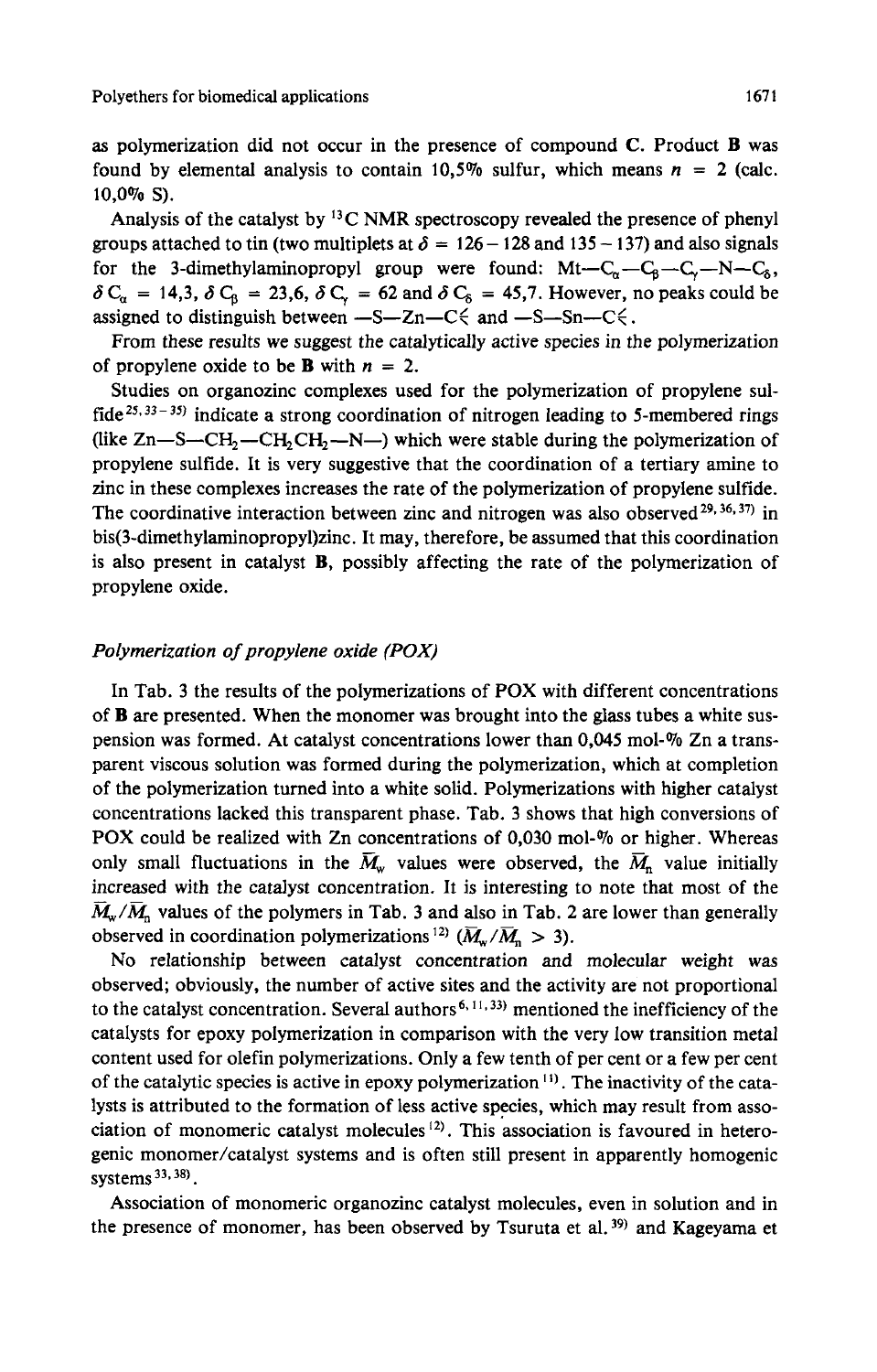|                                   | Tab. 3. Results of the polymerization of propylene oxide (POX) with catalyst B <sup>a)</sup>                                                                                                         |                                                               |                     |                     |              |                                                                                                                                                                         |                                  |                                         |  |
|-----------------------------------|------------------------------------------------------------------------------------------------------------------------------------------------------------------------------------------------------|---------------------------------------------------------------|---------------------|---------------------|--------------|-------------------------------------------------------------------------------------------------------------------------------------------------------------------------|----------------------------------|-----------------------------------------|--|
| Polymer<br>ge                     | Conc. of <sup>b)</sup><br>$Zn$ in<br>mol- $\%$                                                                                                                                                       | Conc. of <sup>c)</sup><br>$\sin \text{in}$<br>$\text{mod-}\%$ | Mole ratio<br>Zn/Sn | in $\mathfrak{N}_0$ |              | Conversion <sup>d</sup> $10^{-3} \cdot \overline{M}_{\rm n}$ <sup>e</sup> $10^{-3} \cdot \overline{M}_{\rm w}$ <sup>e</sup> $\overline{M}_{\rm w}/\overline{M}_{\rm n}$ |                                  | $Wt.-\%$ of <sup>f</sup> )<br>$Zn + Sn$ |  |
| $\overline{3}$ .                  |                                                                                                                                                                                                      |                                                               |                     |                     | 182          |                                                                                                                                                                         |                                  |                                         |  |
| 3.2<br>3.3                        | 081<br>0.074<br>0.030<br>0.000                                                                                                                                                                       | 418683888                                                     | 5.88878<br>5.88978  | ଛ                   | ន្តន្តន្តន្ត | <b>\$\$\$</b>                                                                                                                                                           | $\ddot{\phantom{0}}$<br><u>ي</u> | 8 9 9 5 1 5<br>6 6 6 6 6<br>6 6 6 6 6   |  |
| 3.4                               |                                                                                                                                                                                                      |                                                               |                     | 88                  |              |                                                                                                                                                                         | $\tilde{\mathbf{S}}$             |                                         |  |
| 3.5                               |                                                                                                                                                                                                      |                                                               |                     | 25                  |              | \$34                                                                                                                                                                    | $\tilde{e}$                      |                                         |  |
|                                   |                                                                                                                                                                                                      |                                                               |                     |                     |              |                                                                                                                                                                         |                                  |                                         |  |
| ±10%<br>$± 2%$ .<br>$± 5%$ .<br>ಾ | <sup>a)</sup> Polymerization of 60 ml POX (0,84 mol) in sealed glass tubes at 20°C during 120 h.<br>$\pm 2\%$ (after 12 h; pressure: 0,1 mbar; temp.: 20°C).<br>$\pm$ 7%, determined in the polymer. |                                                               |                     |                     |              |                                                                                                                                                                         |                                  |                                         |  |

 $\epsilon$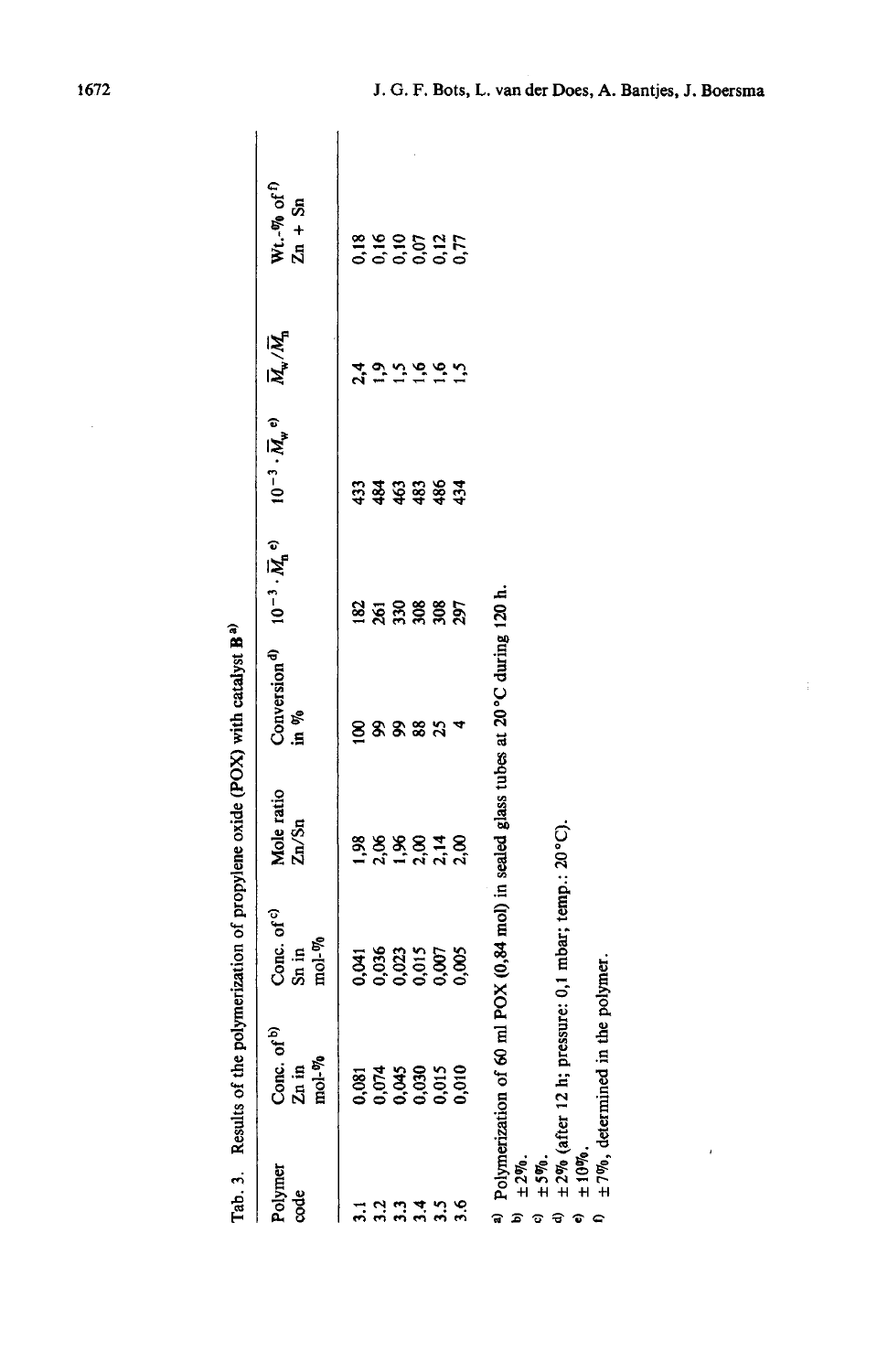al.  $40$ . Therefore, in our study, the initial heterogeneity of the monomer/catalyst mixture might also lead to association, owing to the presence of ZnS sequences and electrondonating tertiary mine moieties.

From Tab. 3 it is obvious that high molecular weights could be obtained applying catalysts with low contents of residues. The Zn/Sn mole ratio of about **2, as** determined in the polymers, agrees with the ratio found in the catalyst B. Comparison of the properties of polymer P-C4B (Tab. **2)** with those of polymer 3.4 (Tab. 3) shows that extraction of the catalyst with pentane resulted in the formation of polymers with higher molecular weights **as** well as a lower catalyst residue contents. Tab. **3** also shows that the yield does not vary substantially changing from a concentration of 0,08 to  $0.03$  mol- $\%$  Zn, an effect only been found by Lal<sup>20)</sup> with a diethylzinc/sulfur system (0,1 to 0,4 mol-% Zn) and by Furukawa et al.<sup>21)</sup> with a diethylzinc/DMSO catalyst  $(0,01 \text{ to } 0,2 \text{ mol-}\%$  Zn). With these zinc and sulfur containing catalysts they report molecular weights  $(\overline{M})$  of 0,4 to 2  $\cdot$  10<sup>5</sup> and yields up to 100%.

Fig. 1 shows the conversion vs. time curve for the polymerization of propylene oxide with catalyst B. Polymerizations were carried out during different times using in each experiment the same amount of monomer and catalyst. An initial low polymerization rate was found, also observed by Lal<sup>19)</sup> for zinc containing catalysts for the polymerization of **POX** which he explained by suggesting an initiation proceeding over an extended period of time. Nomura et al. **28)** observed an induction period using organotin based catalysts for the polymerization of **POX** and tentatively attributed this induction period to a cleavage of the tin component into active catalyst species.





As mentioned before the results presented in Tab. **3** do not indicate a relationship between molecular weight and catalyst concentration. On the other hand, the polymerization rate increases with increasing catalyst concentration: The conversion of POX with a catalyst concentration of **0,015** mol-% Zn was **25%** after **120** h (Tab. **3,**  Exp. **3.9,** whereas a **25%** conversion was already obtained after 30 h with a catalyst concentration of **0,051** mol-Vo Zn (Fig. 1).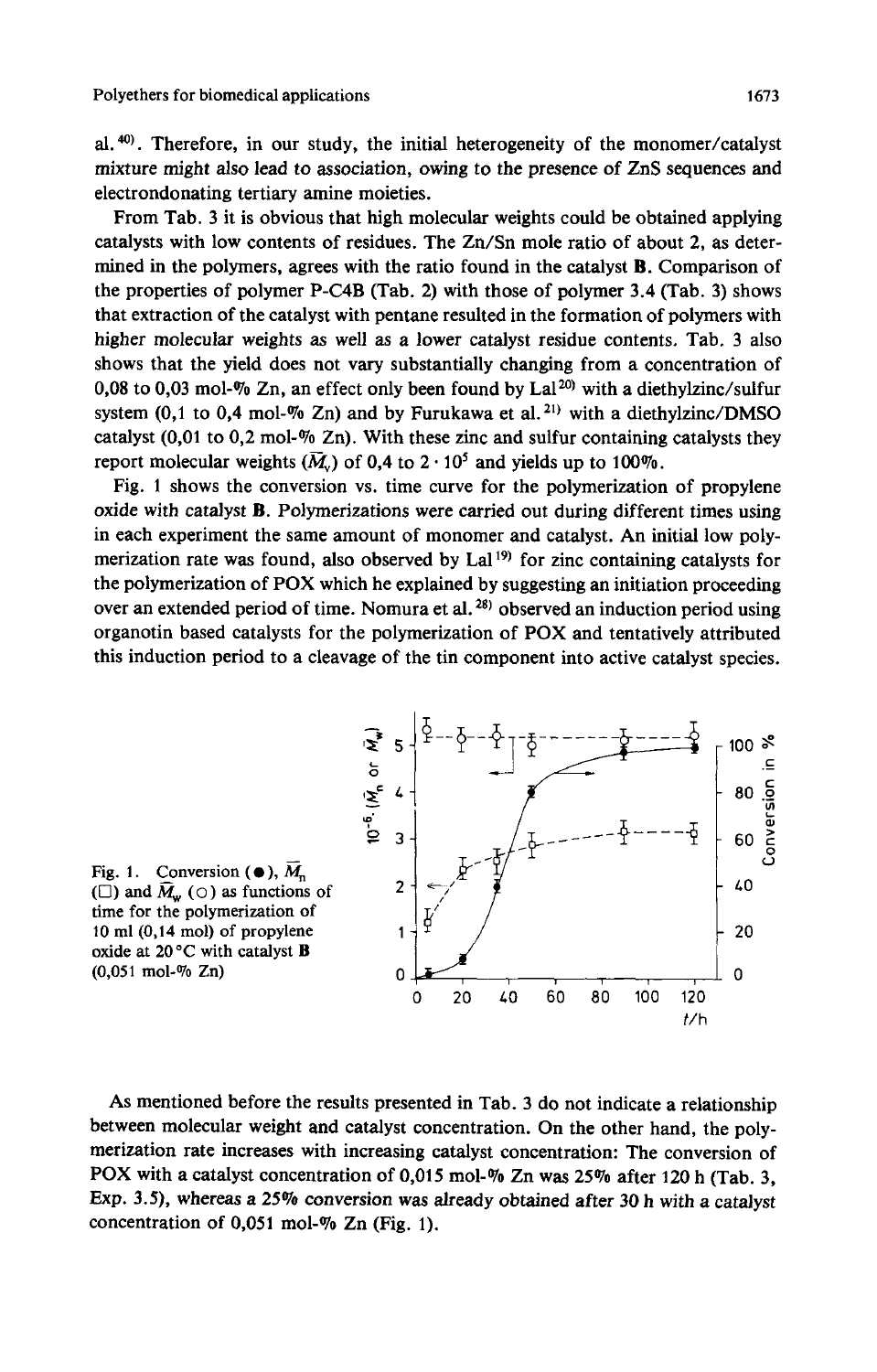Fig. 1 also shows that during the polymerization  $\overline{M}_n$  initially increases, whereas at higher conversions a constant value is observed. Since  $\overline{M}_{w}$  is constant during the polymerization this results in a narrowing of  $\overline{M}_w/\overline{M}_n$  to 1,6, which is attributed to a uniformity in the conformation and reactivity of the catalytic sites <sup>11</sup>. Upon introduction of a second batch of monomer (10 ml; **0,14** mol) to a **catalyst/polymer/monomer**  mixture (10 **ml** POX, **0,14** mol, **0,03** mol-Yo Zn; 120 h; 20°C; conversion: *95%)* polymerization was re-initiated. After another 120 h of polymerization a conversion of 90% was observed (based on 20 ml of POX) and the intrinsic viscosity of the polymer before and after the second introduction of monomer was the same  $[\eta] = 14.5 \text{ dJ/g}$ (120 h) and **14,7** dl/g (240 h). The observation of identical molecular weights suggests that the re-initiation of the polymerization is caused by new catalytic sites and a living type polymerization, as observed by Booth et al. **14),** can, therefore, be excluded.

The influence of heterogeneity, possibly due to association, was investigated by adding benzene, which dissolves both the monomer and the catalyst, to the polymerization mixture. However, the transparent solution turned opaque during the initiation phase. The results of these experiments are shown in Tab. **4** and it is obvious that no conclusions can be drawn.

The influence of the temperature on the polymerization was studied by polymerizing at 20 and 65 °C, using different catalyst concentrations (Tab. 5). In these experiments a benzene stock solution of the catalyst was used to obtain catalyst/monomer/ solvent mixtures of known catalyst concentration.

It is obvious that the polymerizations at 20 **"C** give higher-molecular-weight polymers than those at **65°C.** With the same catalyst concentration lower molecular weights are obtained at **65°C** than at 20°C (0,050, 0,020 or 0,010 mol-% Zn). Furthermore, broader molecular weight distributions are observed at **65 "C.** In contrast with the room temperature experiments, the polymerization mixtures kept at **65** "C remained transparent until conversions higher than *55%* were reached. From Exps. **5.1** and 5.2 it can be seen that higher catalyst concentrations lead to molecular weights which are higher than those obtained with other catalysts (see Tab. 2). The apparent change in the catalytic activity by increasing the temperature might be caused by dissociation of di-, tri- or tetramers of catalyst molecules at higher temperatures. This hypothesis will be verified by ebulliometric analysis of the catalyst species in benzene  $(25 - 80^{\circ}C)$ .

#### Polymer characterization

## Stability of PPOX

Poly(propylene oxide) is known to be susceptable to degradation<sup>41,42</sup> on exposure to air, moisture and daylight; its stability is strongly influenced by the amount of residual catalyst in the polymer. In an attempt to remove the catalyst residue the crude polymer was dissolved in propylene oxide or dichloromethane and precipitated in water or hexane, respectively. In case of the solvent/non-solvent system propylene oxide/water, apart from de-ionized water  $0,1 \text{ N}$  HCl and  $0,1 \text{ N}$  NaOH solutions were used as non-solvents for removal of the tin and zinc residues. However, these purifications resulted only in a decrease of the tin contents in the polymer.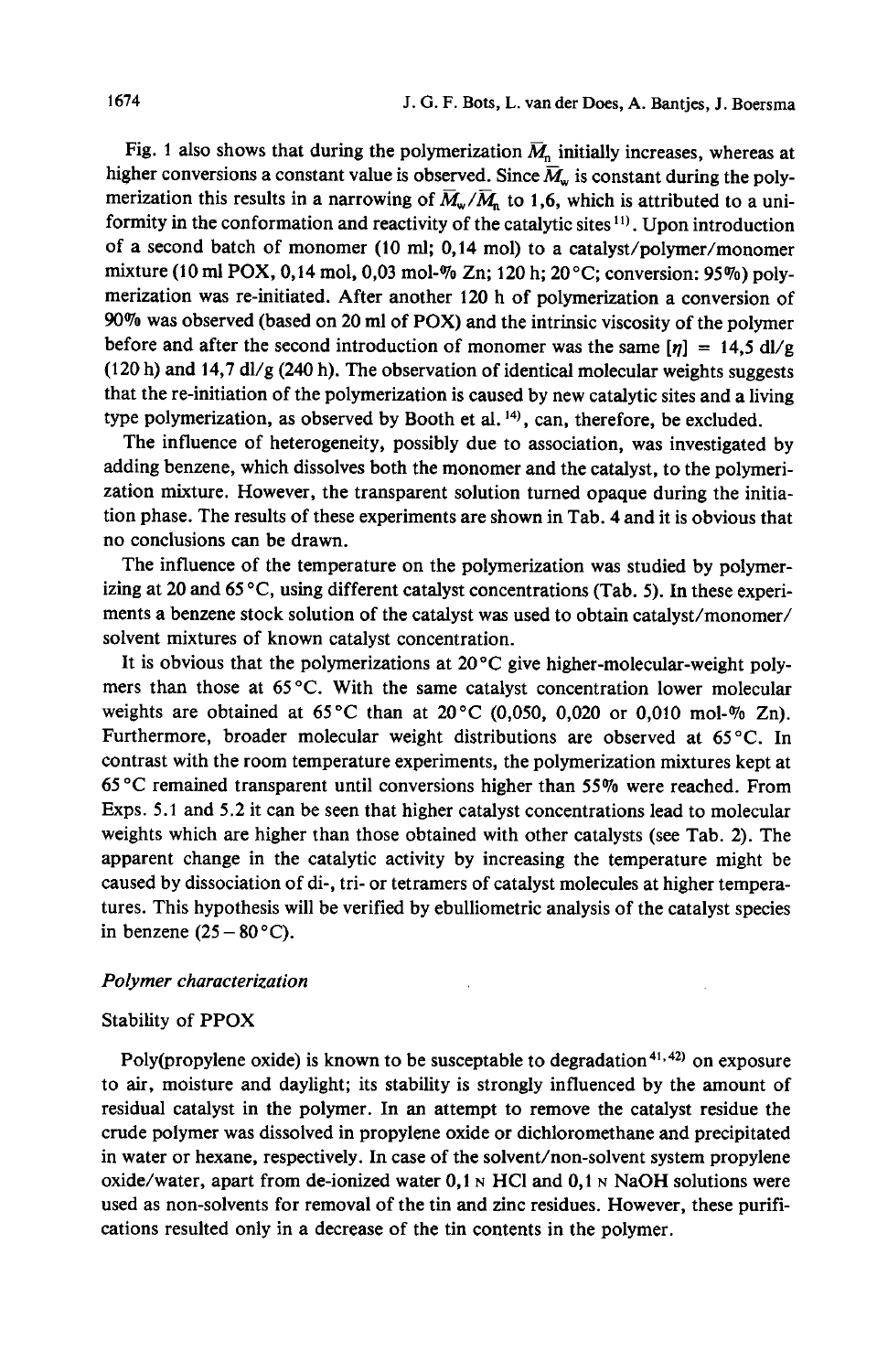|                | Tab. 4. Results of polyme                                     | rization of propylene oxide (POX) with and without benzene as solvent <sup>a)</sup> |                                  |                                                                                   |                                     |                                             |              |
|----------------|---------------------------------------------------------------|-------------------------------------------------------------------------------------|----------------------------------|-----------------------------------------------------------------------------------|-------------------------------------|---------------------------------------------|--------------|
| Polymer<br>ode | ы.<br>1<br>Conc. of $\frac{1}{2}$<br>Zn in mol- $\frac{1}{2}$ | Conc. of $c^0$<br>Sn in mol- $W_0$                                                  | Conversion <sup>d)</sup><br>in % | Vol. of benzene $10^{-3} \cdot \overline{M}_n$ <sup>e)</sup><br>$m \, \mathrm{m}$ | $10^{-3} \cdot \overline{M}_{w}$ e) | $\overline{M}_{\rm w}/\overline{M}_{\rm n}$ | applications |
|                |                                                               |                                                                                     | జ                                |                                                                                   |                                     |                                             |              |
| $\frac{2}{4}$  |                                                               |                                                                                     |                                  |                                                                                   |                                     |                                             |              |
|                |                                                               |                                                                                     | ८४६                              |                                                                                   | និងខ្លួ                             | $28.7$<br>$28.7$                            |              |
|                | 0.153<br>0.153<br>0.000                                       | <b>0.05</b><br>0.05<br>0.05<br>0.05                                                 |                                  |                                                                                   |                                     |                                             |              |

a) Polymerization of 8 ml POX (0,11 mol) at 20°C during 120 h, using catalyst **B**.

**c)** *\*5%.* 

**b)** \*2%. **e)** \*lo%. d)  $\pm 2\%$  (after 12 h, pressure: 0,1 mbar, temp.: 20 $^{\circ}$ C).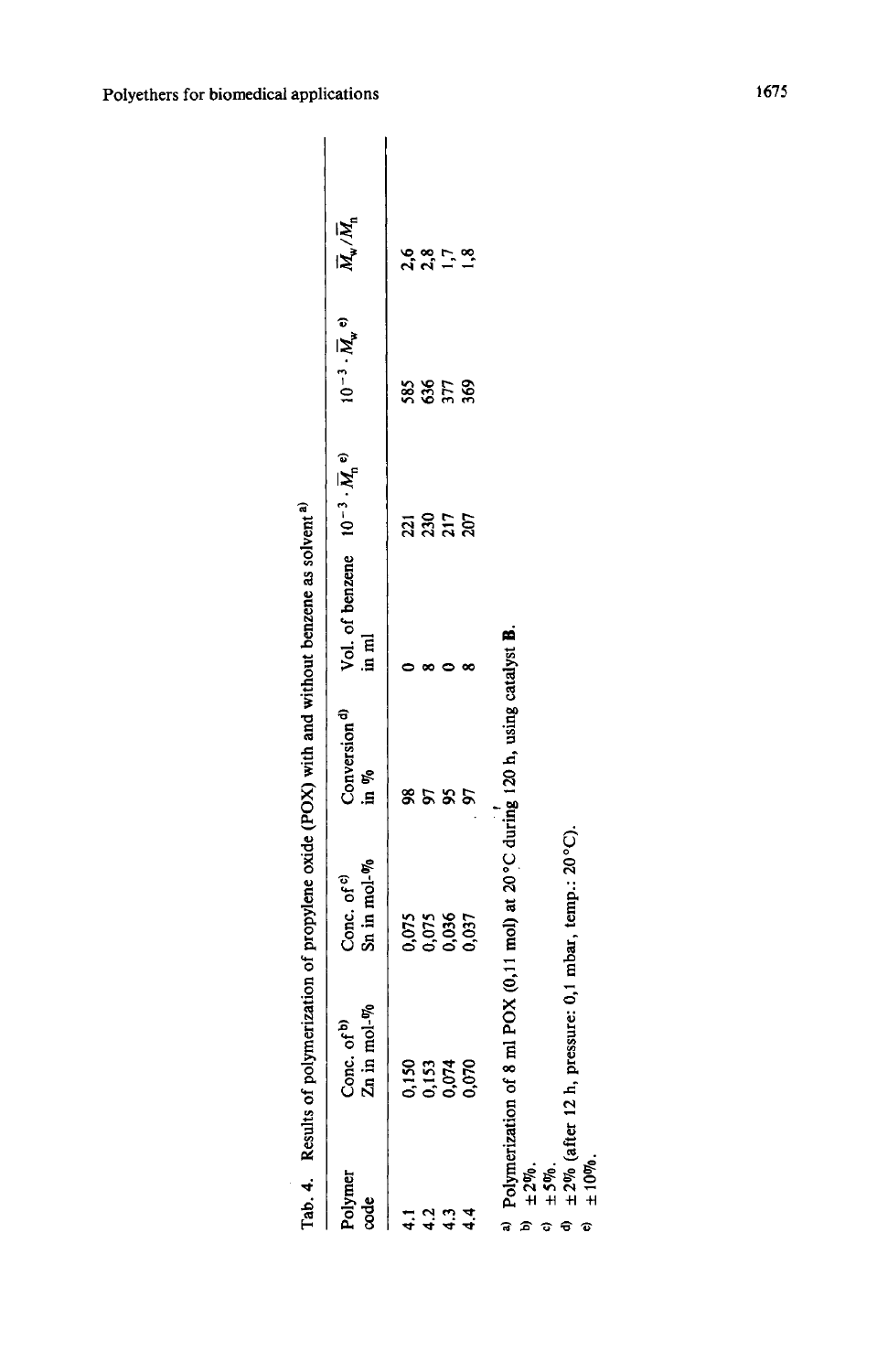|                 | ֖֖֖֚֚֚֚֚֚֚֚֚֚֚֚֚֚֚֚֚֚֚֚֡֝֝<br>֧֝֩֩֕                                                                                                               | .<br>.<br>.                       |                                  |             |                                                                   |                                         |                                             |
|-----------------|---------------------------------------------------------------------------------------------------------------------------------------------------|-----------------------------------|----------------------------------|-------------|-------------------------------------------------------------------|-----------------------------------------|---------------------------------------------|
| Polymer<br>code | Conc. of <sup>b)</sup><br>Zn in mol- $\%$                                                                                                         | Conc. of $c^0$<br>Sn in mol- $\%$ | Conversion <sup>d)</sup><br>in % | Temp. in °C | $10^{-3} \cdot \overline{M}_{\!\scriptscriptstyle \mathrm{D}}$ e) | $10^{-3} \cdot \overline{M}_{\rm w}$ e) | $\overline{M}_{\rm w}/\overline{M}_{\rm n}$ |
|                 |                                                                                                                                                   |                                   |                                  | ສ           |                                                                   |                                         | ٦                                           |
|                 |                                                                                                                                                   |                                   | 8                                |             |                                                                   |                                         |                                             |
|                 |                                                                                                                                                   |                                   | 78                               |             |                                                                   |                                         |                                             |
|                 |                                                                                                                                                   | 88<br>853888888<br>0000000000     | ຂ                                | ននននទទ      | <b>ឯង</b> ខ្លួន ខ                                                 | ខ្លួនមន្តដូន្តទ                         |                                             |
|                 |                                                                                                                                                   |                                   |                                  |             |                                                                   |                                         |                                             |
|                 |                                                                                                                                                   |                                   | င္တ                              |             |                                                                   |                                         | 2.8897                                      |
|                 |                                                                                                                                                   |                                   | S.                               |             |                                                                   |                                         |                                             |
|                 | 0,200<br>0,108,020<br>0,000,020<br>0,000,000,000                                                                                                  |                                   |                                  | ۵Ś          | S.                                                                |                                         |                                             |
|                 | Polymerization of 8 ml of POX (0.11 mol) in 8 ml of benzene during 120 h with catalyst B, prepared by mixing of exact volumes of a catalyst stock |                                   |                                  |             |                                                                   |                                         |                                             |
|                 |                                                                                                                                                   |                                   |                                  |             |                                                                   |                                         |                                             |

| (502)<br>.<br>موجد م<br>ĺ       |
|---------------------------------|
| یہ محمد<br>$\ddot{\phantom{0}}$ |
|                                 |
|                                 |
|                                 |
|                                 |
| È                               |

**a)** Polymerization of 8 ml of POX (0,ll mol) in 8 ml of benzene during 120 h with catalyst B, prepared by mixing of exact volumes of a catalyst stock o ì **b**<br> **b**)  $\pm 2\pi$ ,<br> **b**)  $\pm 2\pi$ ,<br> **c**)  $\pm 2\pi$ ,<br> **c**)  $\pm 2\pi$ ,<br> **d**)  $\pm 2\pi$ ,<br> **d**)  $\pm 2\pi$  (after 12 h, pressure: 0,1 mbar,<br> **e**)  $\pm 2\pi$  (after 12 h, pressure: 0,1 mbar, solution with benzene and monomer.

 $\pm 5\%$ .

 $\theta$   $\pm$  2% (after 12 h, pressure: 0,1 mbar, temp.: 20°C).  $\pm 2\%$  (after 12 h, pressure: 0,1 mbar, temp.: 20°C).<br> $\pm 10\%$ .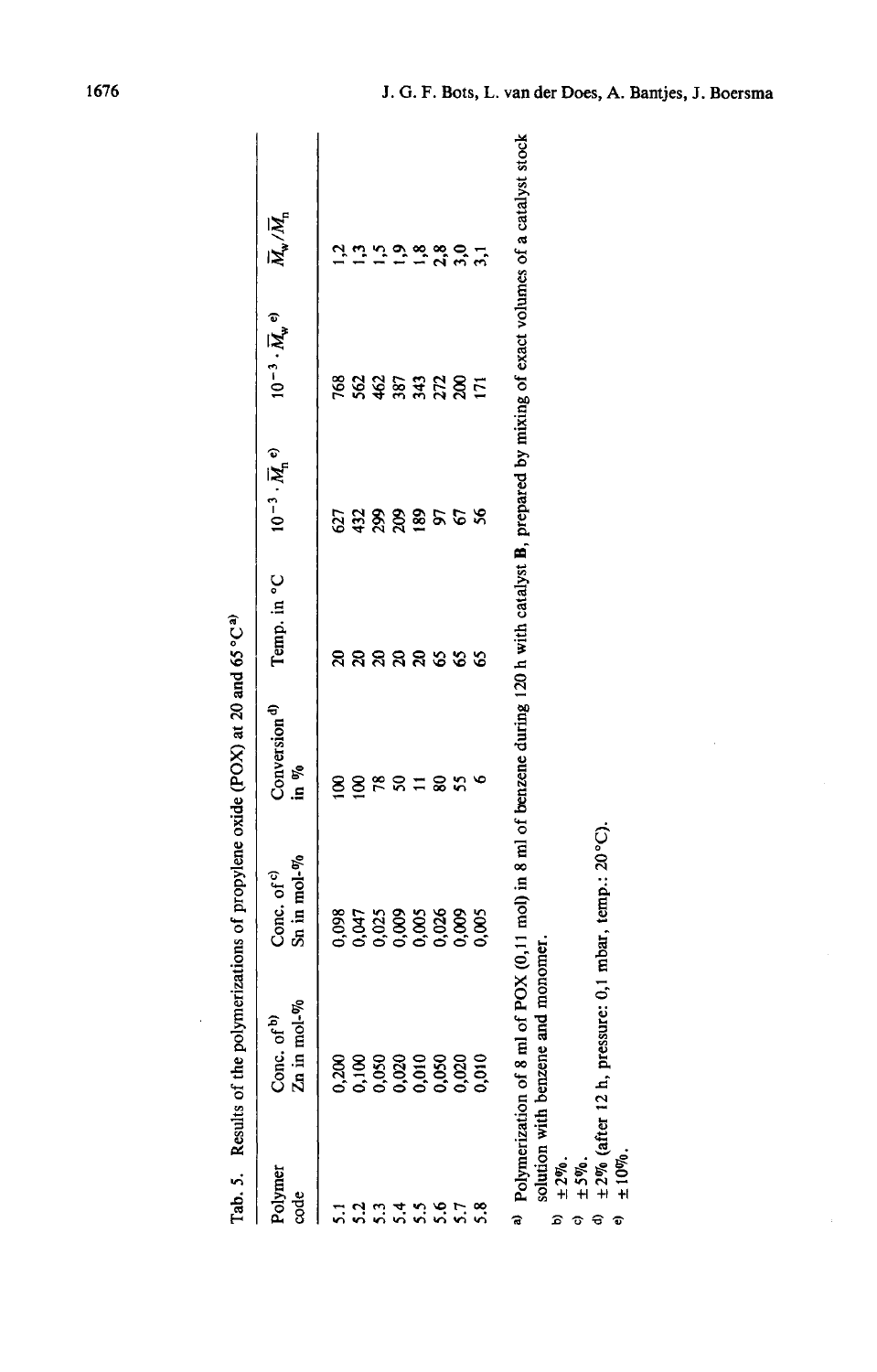#### Polyethers **for** biomedical applications *1611*

Another method to decrease the metal contents was used by dissolving the polymer in toluene followed by steam distillation. By removing the toluene the polymer precipitated and the catalyst residues remained in the aqueous phase. The metal contents decreased, but polymer degradation was also induced. Therefore, all the polymers listed in Tab. **2** were only purified by a propylene oxide/water precipitation. However, they lost their elastomeric properties within a few months, except for P-C4B (Tab. **2)** which did not show any degradation after one year, possibly due to the low metal content.

#### Stereochemistry of **PPOX**

Analysis of the amount of crystallinity in the different polymer batches by DSC (Tab. **2)** showed that amorphous polymers were obtained and that only little influence of a variation in the zinc and tin components on the crystallinity was observed.

To obtain more information about the stereochemistry of the polymerization, two polymerization products were analyzed (4.3 and 4.4, Tab. 4). Both polymers could be separated in an atactic and an isotactic fraction by precipitation of the isotactic polymer at - 30°C in *0,5* weight-% acetone solutions. The fractions were analyzed by determination of their optical rotations (in a 5% dichloromethane solution) and no optical rotation was observed. Therefore, it could be concluded that equal amounts of active sites polymerizing only  $(-)$ -propylene oxide and only  $(+)$ -propylene oxide were present in the catalyst. GPC-LALLS measurements (Tab. *6)* showed that different molecular weights for the atactic and isotactic fraction were obtained. Obviously, the stereospecific catalytic sites yielding isotactic poly(propy1ene oxide) are more active than the atactic polymer yielding sites <sup>12</sup>.

Separation of the atactic and isotactic fraction from the polymers, obtained with high and low catalyst concentration, showed that a decrease in the catalyst concentration results in a lower fraction of isotactic poly(propy1ene oxide) (Tab. **7).** These results can be explained by a lower association degree of the catalytic species with decreasing catalyst concentration. A lower association degree can lead to a more stereorandom polymerization **12).** Thus, since stereorandom catalytic sites are less active than the stereospecific analogues, this might explain the increase in atactic polymer with a lower molecular weight with decreasing catalyst concentration.

From the analysis of the polymer samples obtained by polymerization at *65 "C*  (Tab. **7)** it is obvious that with increasing temperature a decrease in isotacticity is found, which points to a catalyst dissociation resulting from a higher temperature.

Apart from the tacticity also the presence of head-to-head and tail-to-tail linkages in the polymers was studied (Fig. **2).** Comparison of the signals of methine and methylene groups in the <sup>13</sup>C NMR spectra with the data from the literature<sup>9, 12)</sup> shows that only head-to-tail linkages are present in the polymers. As stated before this points to an anionic polymerization mechanism for this organozinc/tin based cata**lyst.** Obviously, the absence of cationic features in this polymerization also prevents the formation of low-molecular-weight linear and cyclic products **I).**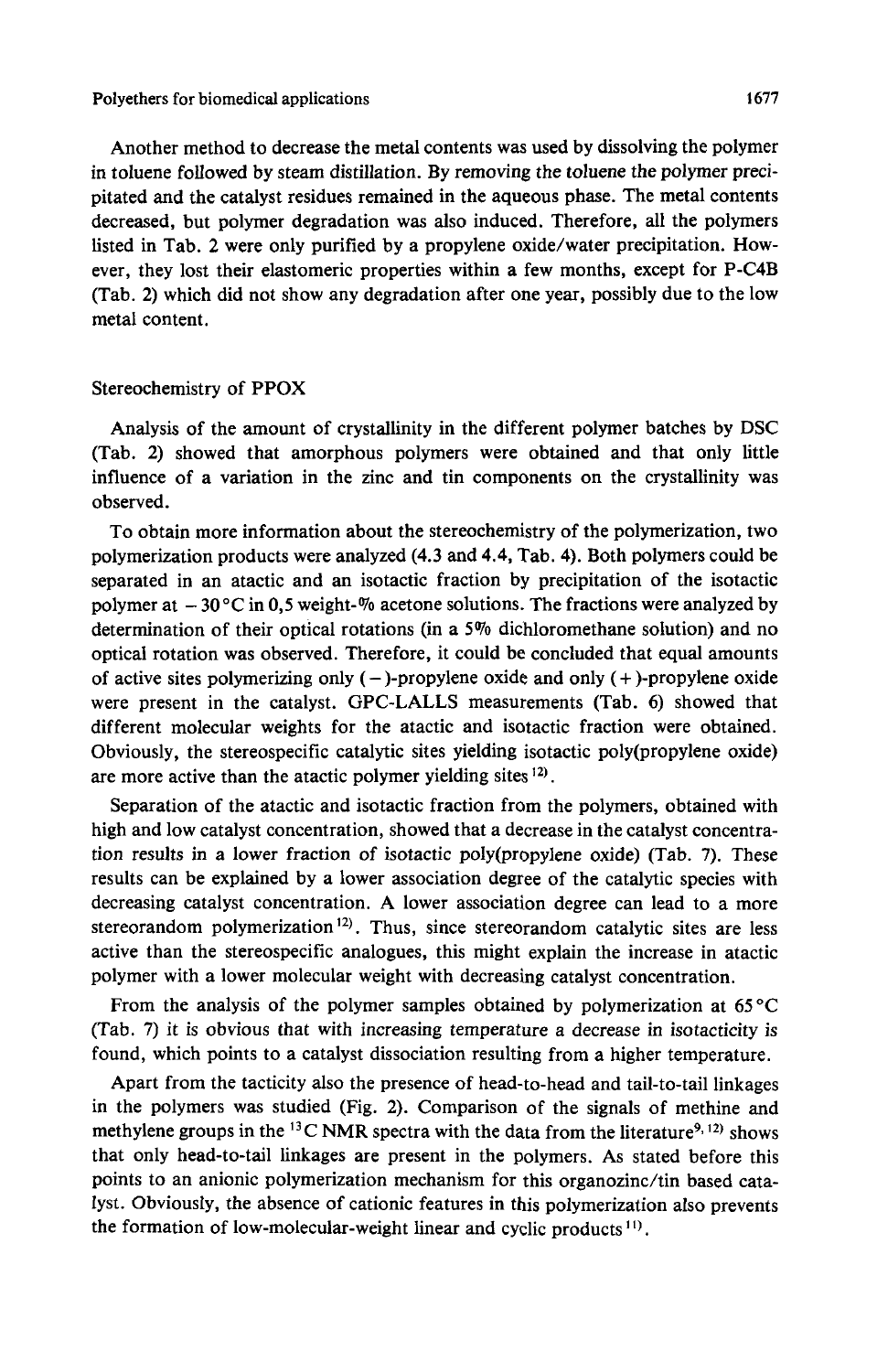| .<br>.<br>.             |
|-------------------------|
|                         |
| ı                       |
|                         |
| ì<br>$\vdots$<br>-<br>[ |

|                                                        |                                              | strains of the company of the company of the company of the company of the company of the company of the company of the company of the company of the company of the company of the company of the company of the company of t |                             |                      |          |                                                                                                                                              |                     |  |
|--------------------------------------------------------|----------------------------------------------|--------------------------------------------------------------------------------------------------------------------------------------------------------------------------------------------------------------------------------|-----------------------------|----------------------|----------|----------------------------------------------------------------------------------------------------------------------------------------------|---------------------|--|
| Polymer<br>code                                        | Conc. of $\frac{dy}{dx}$<br>Zn in mol- $\%$  | Conc. of $\circ$<br>Sn in mol- $\%$                                                                                                                                                                                            | Polymer<br>fraction         | Quantity<br>in wt.-% |          | $10^{-3} \cdot \overline{M}_{n}^{d}$ <sup>d)</sup> $10^{-3} \cdot \overline{M}_{w}^{d}$ <sup>d</sup> ) $\overline{M}_{w} / \overline{M}_{n}$ |                     |  |
| 4.3                                                    | 0,074                                        | 0,036                                                                                                                                                                                                                          | atact.<br>isotact.<br>crude | 584<br><u>ខ</u>      | វីដង     | អង្គ                                                                                                                                         | 2,2<br>$\mathbf{r}$ |  |
| 4.4                                                    | 0,070                                        | 0,037                                                                                                                                                                                                                          | crude<br>atact.<br>isotact. | 52<br>8              | ង្គ ដង្ហ | 369<br>$\frac{48}{3}$                                                                                                                        | 2, 2, 1, 2          |  |
| $±2\%$ .<br>$±5\%$ .<br>$±10\%$ .<br>କ<br>G<br>đ,<br>Ð | Polymerization with catalyst B (see Tab. 4). |                                                                                                                                                                                                                                |                             |                      |          |                                                                                                                                              |                     |  |

 $\mathcal{I}_\alpha$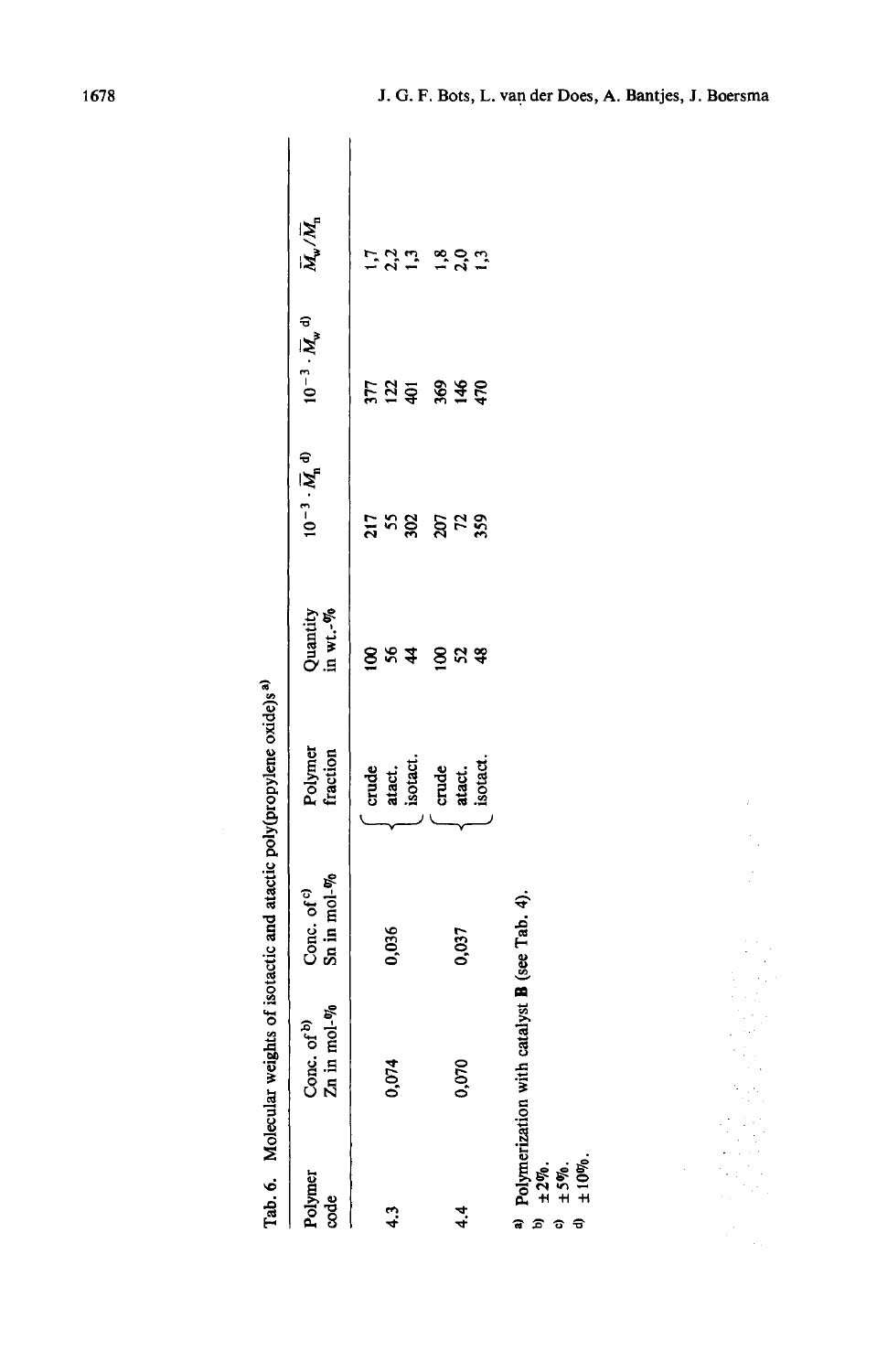| Polymer<br>code | Conc. of $a)$<br>Zn in mol- $\%$ | Conc. of $b$ )<br>Sn in mol- $\%$ | Temp.<br>in $^{\circ}$ C | Conversion <sup>c)</sup><br>in $\%$ | Isotactic <sup>d</sup><br>fraction in % |
|-----------------|----------------------------------|-----------------------------------|--------------------------|-------------------------------------|-----------------------------------------|
| 3.1             | 0,081                            | 0.041                             | 20                       | 100                                 | 44                                      |
| 3.3             | 0,045                            | 0.023                             | 20                       | 99                                  | 40                                      |
| 3.5             | 0,015                            | 0,007                             | 20                       | 25                                  | 34                                      |
| 5.3             | 0,050                            | 0.025                             | 20                       | 78                                  | 45                                      |
| 5.4             | 0,020                            | 0,009                             | 20                       | 50                                  | 35                                      |
| 5.6             | 0,050                            | 0,026                             | 65                       | 80                                  | 18                                      |
| 5.7             | 0.020                            | 0,009                             | 65                       | 55                                  | 17                                      |

**Tab. 7. Isotacticity of poly(propy1ene oxide)s** 

**a)**  $\pm 2\%$ .<br> **b)**  $\pm 5\%$ .

 $\begin{array}{cc} 6 & \pm 5\% \\ 2 & +2\% \end{array}$ 

*c,* **i2qo (after 12 h, pressure: 0,1 mbar, temp.: 20'C).** 

<sup>d)</sup> Separation by acetone precipitation at  $-30^{\circ}$ C.

Fig. 2. <sup>13</sup>C NMR signals of methylene **and methine groups in poly(propy1ene oxide)s. (A): Isotactic, (B): atactic poly(propy1ene oxide)** 



# **Conclusions**

The most active organozinc/tin based catalyst **B** for the polymerization of propylene oxide is obtained by reacting **bis(3-dimethylaminopropyl)zinc** with diphenyltin sulfide and removing the byproducts by pentane extraction.

Association of catalyst **B** is indicated by several polymerization experiments. The polymerization is believed to be an anionic coordination polymerization without cationic features and without stereoselectivity. The ratio of isotactic/atactic PPOX, supposed to be determined by the association degree of the catalyst "monomers", increased with higher catalyst concentration and decreasing temperature. Re-initiation of the polymerization was observed by adding a second batch of monomer. The molecular weight and also the  $M_w/M_n$  values remained the same. In most of the polymerization reactions the  $\overline{M}_{w}/\overline{M}_{n}$  values were lower (1,5 – 2,0) than generally observed in coordination polymerizations ( $\overline{M}_w/\overline{M}_n > 3$ ). With low concentrations of catalyst **B** high molecular weights could be obtained  $(\overline{M}_{w} = 400000 - 500000)$  substantially higher than those found by Lal<sup>20)</sup> ( $\overline{M}_{v}$  = 140000) and Furukawa et al.<sup>21)</sup> ( $\overline{M}_{v}$  = **200000).** However, in our study no relationship between catalyst concentration and molecular weight was observed. Some preliminary data indicate **an** effect of the catalyst residue content in poly(propylene oxide)s on the stability against oxidative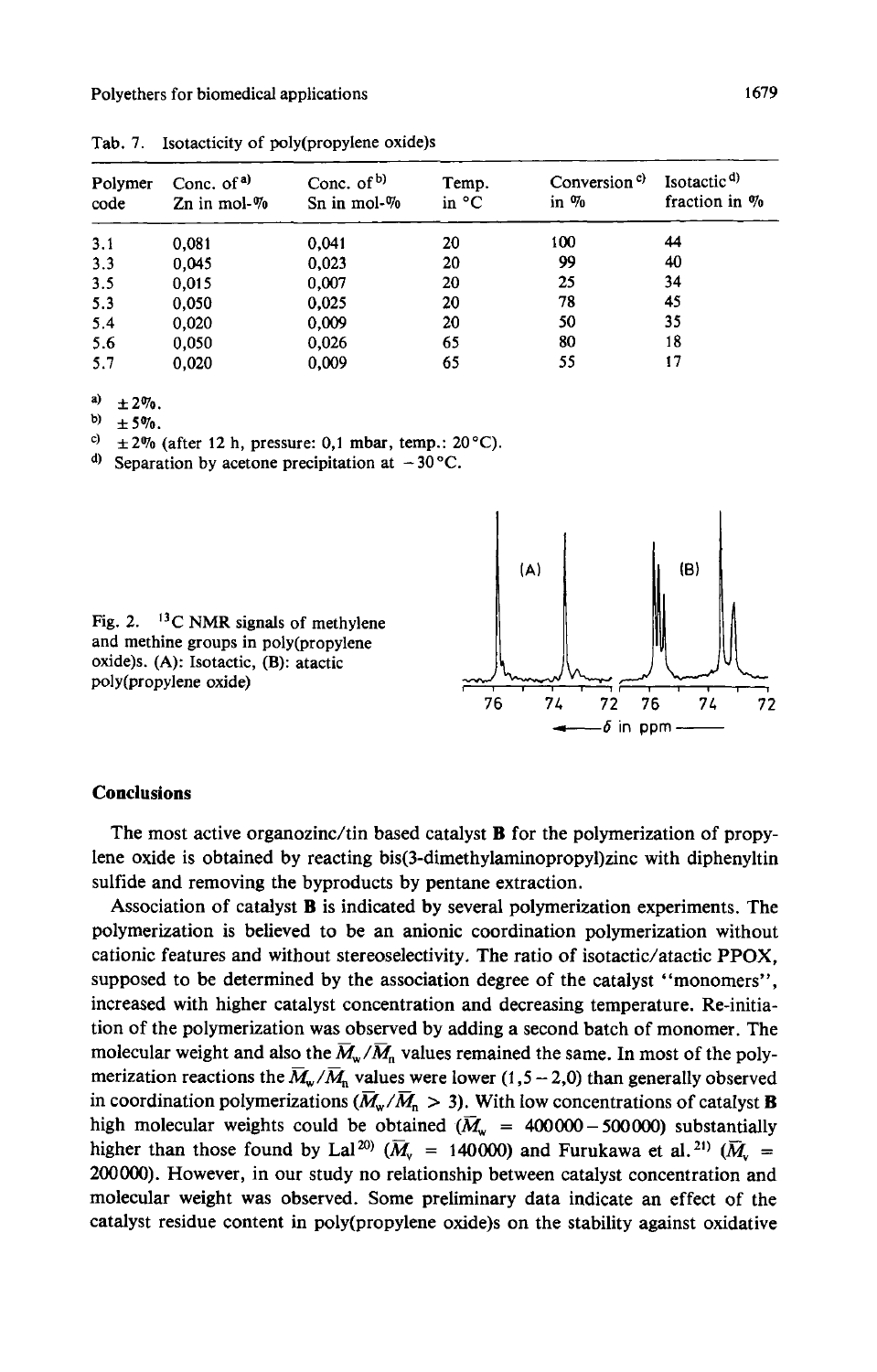attack. The presented results have shown that high yields of high-molecular-weight poly(propy1ene oxide) can be obtained using low concentrations of catalyst **B,** which is of considerable importance for our study on the use of these polymers for the manufacture of blood vessel prostheses.

The authors are indebted to Drs. *R. van Veluw* and Drs. *E. van Beek* for the introductory experiments. This study was financially supported by the *Netherlands Organisation for the Advancement of Pure Research* (ZWO-SON).

- ') **J.** G. F. Bots, L. Van der Does, A. Bantjes, *Biomaterials* **7, 393 (1986)**
- 'I **U. S. 2 706 189 (1955),** invs.: **E.** M. Pruit, L. Jackson, J. M. Baggett; *Chem. Abstr.* **49, P9326a (1955)**
- ') C. C. Price, R. Spector, *J. Am. Chem. SOC.* **87, 2069 (1%5)**
- **4,** E. **J.** Vandenberg, J. *Polym. Sci., Part A-I,* **7, 525 (1%9)**
- ') **C. C.** Price, M. Osgan, J. *Am. Chem. SOC.* **78, 4787 (1956)**
- ') **E.** J. Vandenberg, in *"Coordination Polymerization",* vol. **19** of "Polymer Science and Technology", edited by C. C. Price and E. **J.** Vandenberg, Plenum Press, New York **1982,**  p. **11**
- **W.** Kuran, A. Rokicki, J. Pienowsky, *J. Polym. Sci., Polym. Chem. Ed.* **17, 1235 (1979)**
- T. Tsuruta, J. *Polym. Sci., Part D 6,* **179 (1972)**
- *9,* **J.** Kasperczyk, A. Dworak, *2.* Jedlinsky, *Makromol. Chem., Rapid Commun.* **2,663 (1981)**
- lo) C. C. Price, M. K. Akkepeddi, B. T. DeBona, B. C. Furie, J. *Am. Chem. Soc.,* **94, <sup>3964</sup> (1972)**
- **S.** Inoue, T. Aida, in *"Ring-opening Polymerization",* vol. **1,** edited by K. **J.** Ivin, T. Seagusa, Elsevier, London **1985,** p. **187**
- ') Y. Ishii, S. Sakai, in *"Ring-opening Polymerization",* vol. **2,** edited by K. C. Frisch, S. L. Reegen, Dekker, London **1965,** p. **14- 11 1**
- **13) E. J.** Vandenberg, *J. Polym. Sci., Part A -1,* **10, 329 (1972)**
- **14) C.** Booth, W. C. E. Higginson, E. Powell, *Polymer* **5, 479 (1964)**
- **Is)** R. **J.** Harold, S. L. Aggenval, V. Neff, *Can. J. Chem.* **41, 1368 (1%3)**
- la) M. Nakaniwa, I. Kameoka, I. Hiria, J. Furukawa, *Makromol. Chem.* **155, 197 (1972)**
- **'7)** M. Nakaniwa, I. Kameoka, K. Ozaki, N. Kabawata, J. Furakawa, *Makromol. Chem.* **155, 185 (1972)**
- <sup>18)</sup> J. Lal, *J. Polym. Sci., Polym. Lett. Ed.* 5, 793 (1967) <sup>19</sup>) I I al F F Devlin *I Polym Sci* 11 119 (1973)
- '') **J.** Lal, E. F. Devlin, *J. Polym. Sci.* **11, 119 (1973)**
- **J.** Lal, *J. Polym. Sci., PartA-I,* **4, 1163 (1966)**
- '') **J.** Furukawa, N. Kabawata, A. Kato, *J. Polym. Sci., Part A- I,* **5, 3139 (1%7)**
- ") R. Sakata, K. Takeuchi, H. Yoskii, A. Onishi, *Makromol. Chem.* **98, 253 (1966)**
- **23)** D. R. Morgan, R. T. Wragg, *Makrornol. Chem.* **125, 220 (1969)**
- *24)* K. Okazaki, *Makromol. Chem.* **43, 84 (1961)**
- *W* P. Sigwalt, N. Spassky, in *'Ring-opening Polymerization",* vol. **2,** edited by K. **J.** Ivin, T. Seagusa, Elsevier, London **1985,** p. **604**
- **H.** C. W. M. Buys, H. G. J. Overmars, **J.** G. Noltes, in ref.6), p. **75**
- '') T. Nakata, in ref. '), p. *55*
- R. Nomura, Y. Shiomura, A. Ninagawa, H. Matsuda, *Makromol. Chem.* **184, 1163 (1983)**
- *29)* **H.** K. Hofstee, J. Boersma, **J.** D. van der Meulen, G. **J.** M. van der Kerk, J. *Organomet. Chem.* **153, 245 (1978)**
- **30) J.** Boersma, private communication
- **3')** H. T. Weber, J. H. H. G. Van Willigen, W. E. van der Linden, *Anal. Chim. Acta.* **160,271 (1 984)**
- **32)** *Polymer Handbook,* J. Brandup, E. H. Immergut, Wiley-Interscience, New York **1975**
- **33) J.** Furukawa, Y. Kumata, **K.** Yamada, T. Fueno, *J. Polym. Sci., Part C* **23, 71 1 (1968)**